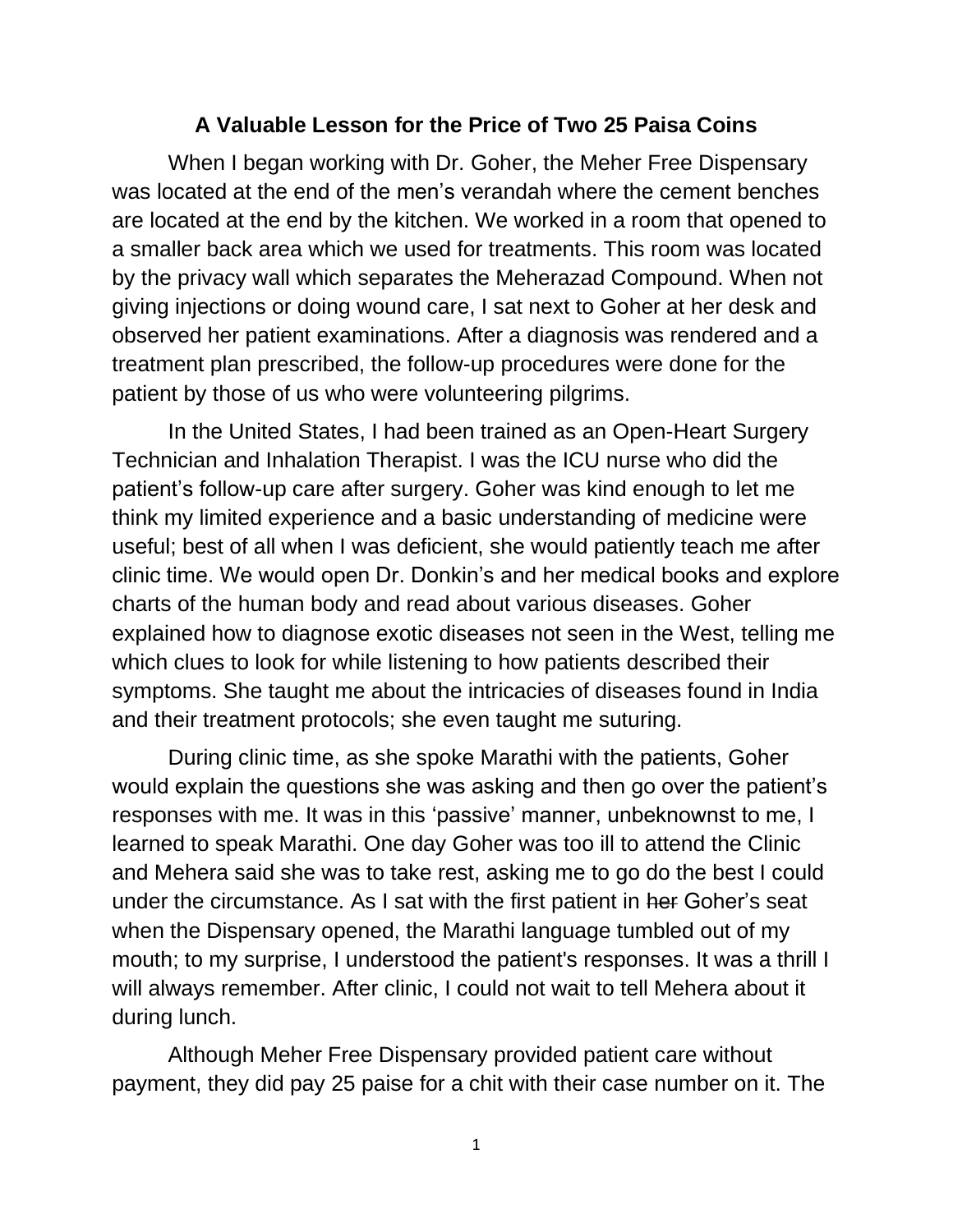case number assigned to each patient provided a way to keep a record of their medical history; placing a value on the chit reduced the case numbers that got 'lost'. Pendu managed to assign patient case numbers; he collected the fee, pulled case files, and recorded the names of the patients who were to be seen. He kept meticulous records, tallying the number of patients we treated in a ledger, tracking those who were repeatedly charged for losing their ticket while recording fees paid by new patients. The villagers loved Pendu. He was known to accept a couple of eggs, a liter of buffalo milk or some dahi, **what is this?** or a stack of chapattis for payment, noting the ledger for same.

Several times a year we experienced mass outbreaks of serious illnesses in wide swaths of the surrounding population. We treated people who came from great distances beyond the local villages. Sometimes, the staggering number of people suffering from acute stages of malaria, cases of flu, and other maladies would create a health crisis, doubling, tripling, and quadrupling the usual number of patients seen in a day. The increase resulted in waiting lines which wound around the outside to the kitchen, (where Aloba made tea) stretching down the Meherazad Driveway. Sometimes lines spilled out into the yard, winding back and forth in the yard. During alarming outbreaks, the number of patients waiting for care not only filled the yard but stretched beyond, flowing out to the rear parking area to the fields that touched the driveway boundary. Aloba took charge of long lines and helped manage those awaiting treatment; he kept order and saw to it that patients could sit in the shade when needed or in the sun if possible. Meher Free Dispensary treated everyone who came, only closing its doors after the last patient was seen by Dr. Goher.

When the Dispensary hours were over, Pendu would take the box of collected coins to his chair by the Blue Bus. He would reconcile the amount paid with the record of the day, stacking the 25 paisa coins 10 each to a pile, 10 stacks to a row, all laid out across the wooden slat of his chair. Each row of ten stacks equaled 25 Rupees. Piles of lesser denomination coins (5, 10, and the occasional 1 paisa coin) needed to be counted as well, creating complexity in the mathematical calculation. We usually averaged about 125 to 150 patients daily and about once a week upward of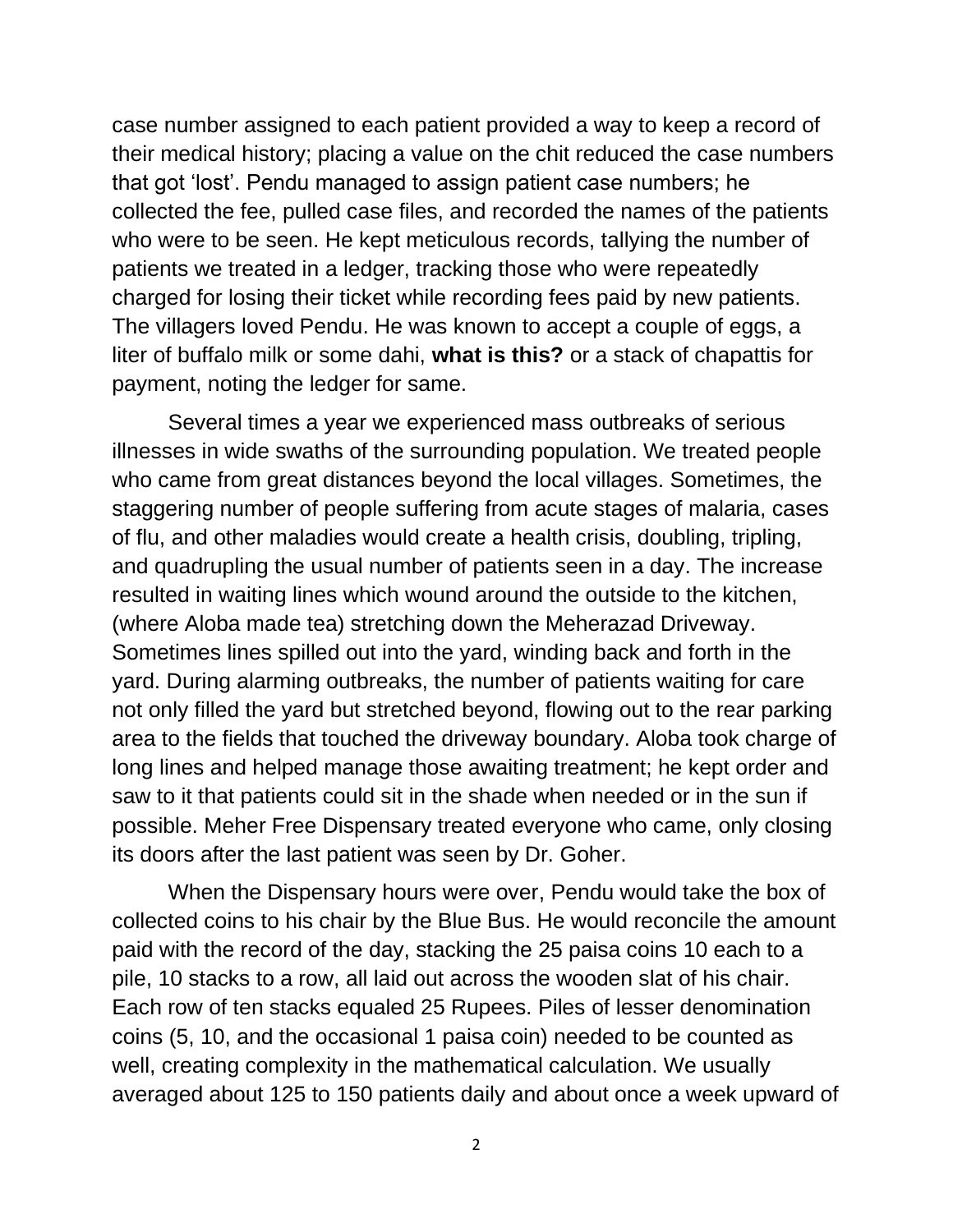200 patients were treated. Because Meher Free Dispensary had gained such a wonderful reputation for the level of treatment provided at no cost to anyone who came, it was natural the increase in patient count followed. Plus, not only was the medical care, medicine, and treatment exceptional in quality, the people were grateful for the loving care Dr. Goher provided in the name of the Avatar of the Age.

On the days we treated several hundred patients—many of them of which so many were new—I would help Pendu count the coins. I liked to sit with him to do this so the coin counting could be completed before lunch was sent over to the men's side. With a little help, he could eat his meal on time while it was hot. The times he faced a high-volume count of coins, I brought out a tray and positioned it on the wooden slats of his chair by forming an upside-down 'V' shape. By placing the tray across the slats, it could securely hold the coin stacks of various denominations on the tray. Pendu divided up the coins between us and we created rows of coins ready for the count.

I never realized that two 25 paisa coins—8 annas—would teach me an invaluable lesson about money and serving at the pleasure of the Master.

One day, hundreds and hundreds of patients came to Meher Free Dispensary during a health crisis; the volume of coins taken in was astronomical. I cleaned up after working and joined Pendu for the count. As I sat down, I could tell he was already irritated because he was swearing under his breath, grumbling because he was 50 paise off in the accounting. As I sat in the chair next to him, he took the top off the coin box and scooped half the coins into it. Placing the box top in my hands, he admonished me to count and to carefully count my half while he counted the other half. We stacked the various coins ten high to a pile, in rows of ten stacks each. Out of the corner of my eye, I noticed Eruch was sitting across from us on a bench in front of Mandali Hall, seemingly amused at what was going on.

For whatever reason, I found Eruch's interest in our coin counting to be irritating. I remember thinking when he would chuckle when as I let out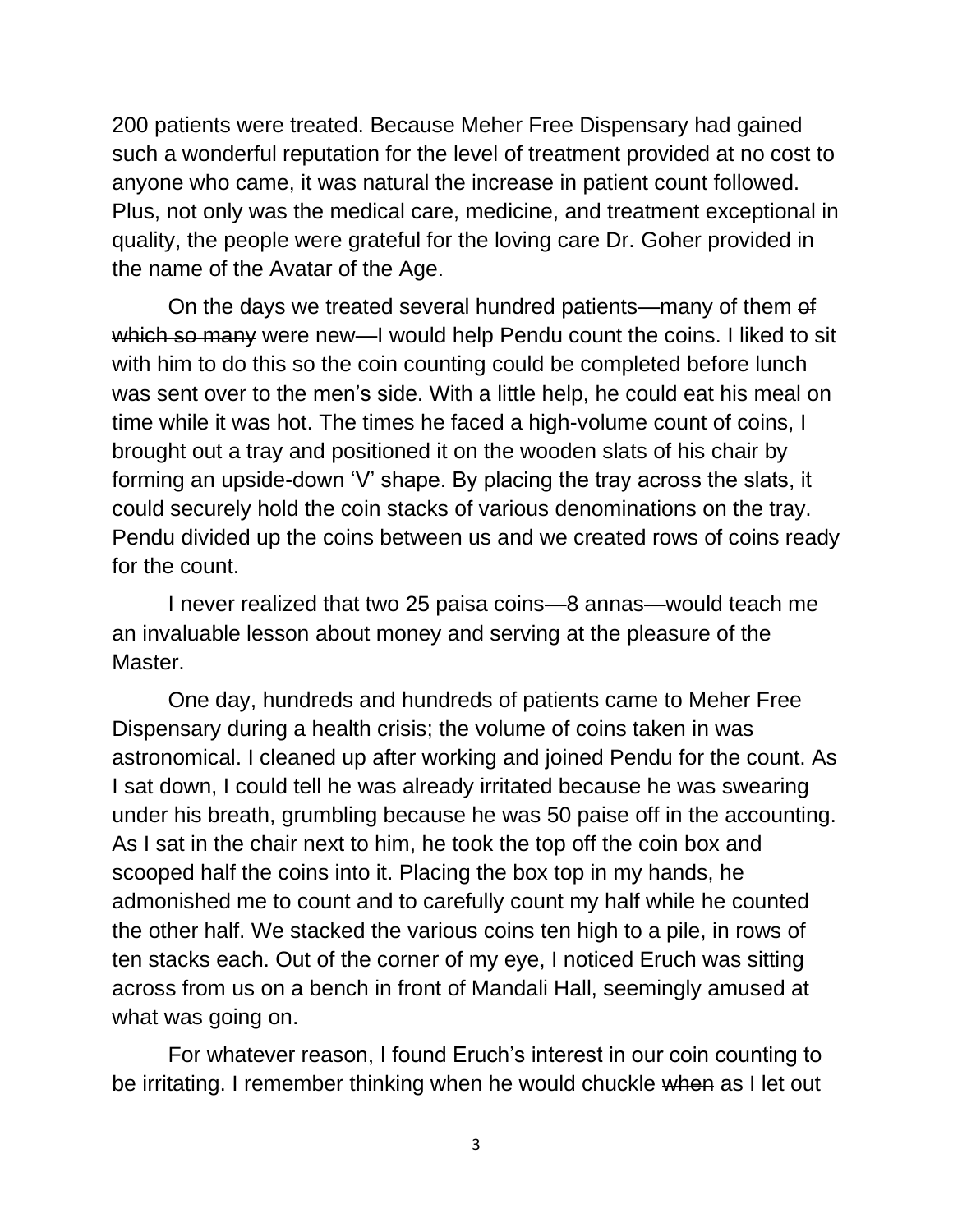an exasperated sigh, when the count was again 2 coins short, that he would be of better use helping to count instead of mocking our exasperation. My annoyance grew as he continued chuckling and grinning, knowing since he knew quite well my sentiment. My mood became melodramatic as he just sat there enjoying our discomfort. His right leg was bent at the knee—lying and upon the seat of the bench, foot by his hip. The other leg was flat on the verandah stone floor. His left hand clutched his right knee as he rested his right elbow on the hand on his knee. In typical form, Eruch was holding his chin in his right hand. He was quite amused, his posture one of comfort even though our discomfort was obvious.

Again, we added up the totals, and again we were 2 coins short. Every time we counted, Pendu reviewed the ledger, recounted the number of patients and the fees collected, and with great irritation announced we were still 50 paise short. He took his hand and swept all the coins off the board into the box and began parceling them out between us. We repeated the count, starting over from the beginning. Each time the result was the same. Our frustration continued to grow as we fed on each other's upset. I found myself feeling piqued because Pendu was being so picky over such a small amount of money. Plus, we were both hungry and it was a hot summer afternoon, which was not helpful.

Adding to my exasperation, lunch had been served, yet there was Eruch still seated on the bench, watching and chuckling, ignoring that lunch had been brought over from the kitchen. Eruch was not shy about letting me know he was amused at what he was watching, and this pissed me off. Plus, even though I had sent word back to Mehera that I was delayed and would come soon, I started to feel pressure. One of the workers brought a message from Mehera asking how much longer I would be. I was concerned that she was waiting to eat and might even be holding up the start of the meal until I sat down to join them at the dining table.

Feeling vexed and hungry, the sun hot as it perched overhead, Eruch had become an unwelcome observer to the coin counting. He continued to grin at me when I looked over at him with a scowl. Shameless in the moment, annoyed with Eruch and feeling impatient with Pendu for being such a stickler over two 25 paisa coins, I lost self-control. (For reference, in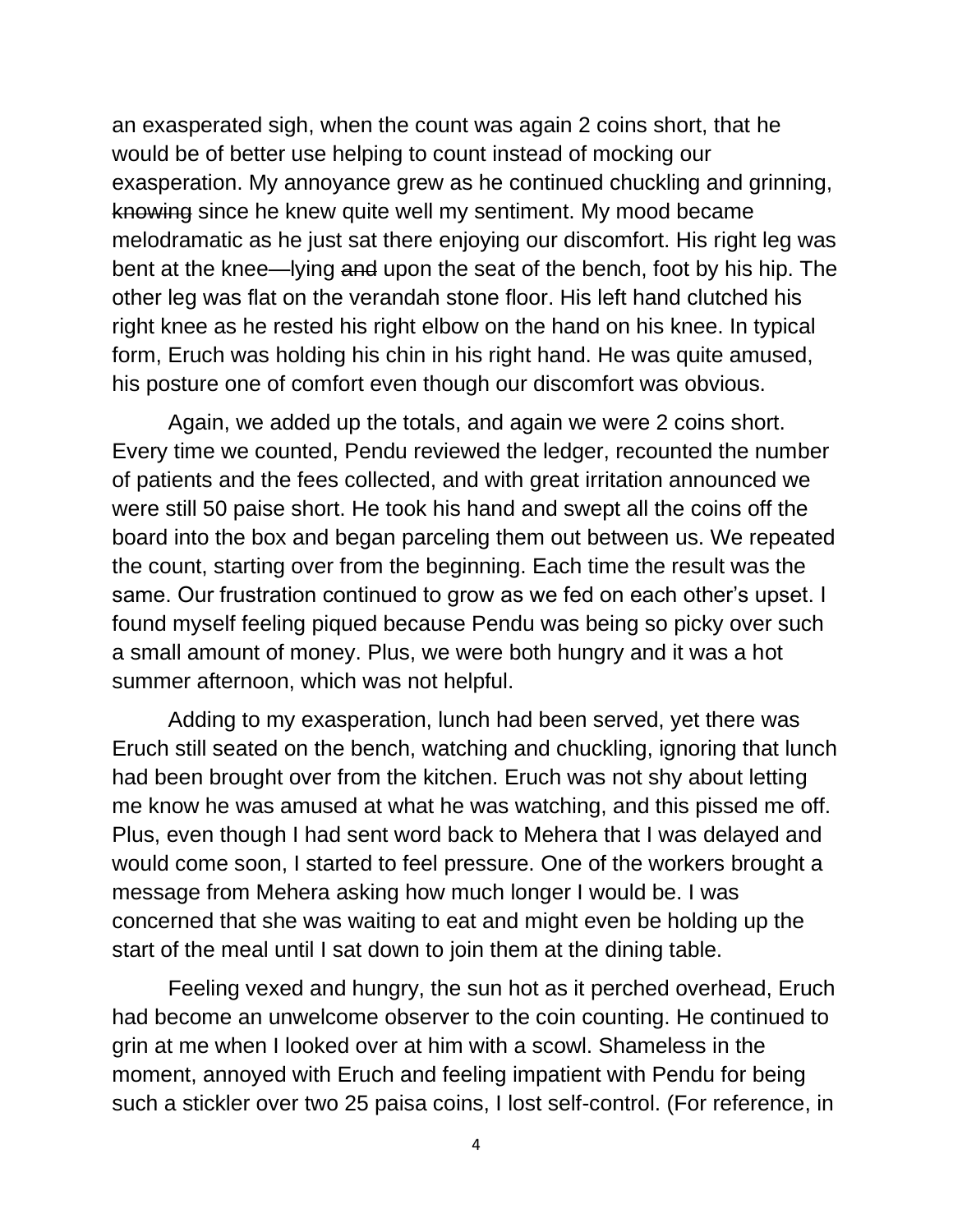1975 there were about Rs/7 to a dollar) After a quick calculation, I found it crazy that Pendu was making such a fuss over 15 cents! My feeling frustrated led to me becoming my frustration. No longer able to contain my annoyance, I reached into the little coin purse Mehera had stitched for me. I took out two 25 paisa coins and placed them on the tray. With annoyance, in a haughty voice with a snotty tone for good measure, I rudely said, "There! Here's 50 paisa. Please close the books on this, Pendu."

Of course, Pendu ignored my outburst. But Eruch? He burst out laughing. Now I had become chum to his shark, bait floating in the water awaiting his bite! He exclaimed, "I was wondering when you'd do that! You lasted much longer than I anticipated!" and then he continued laughing. With what I am sure was a look of extreme annoyance at him, I raised my voice to Eruch, stating, "All this fuss over 50 paise is a waste of time and energy!" Without looking up, Pendu reached over and patted my knee. But as soon as these words crossed my lips, Eruch got up and came over and grabbed my hand and led me to his room. We went over to his desk and he pulled out the chair and sat me in it. His voice took on a profoundly serious tone as he started to tell me a story.

While pressing my shoulders, Eruch began to explain that after Baba's programs or a trip with Baba and the Mandali, it was his duty to balance the books. It was the duty of Eruch to account for all the money received from Baba lovers for His work. It was Baba's habit to ask specific people to fund a particular program and He was fastidious in the accounting of the income and expenses and meticulous that every paisa is accounted for, including all the receipts. Eruch would keep records in a ledger and go through receipts and all the notes and entries. Balancing the ledger as to what monies had been given by His lovers, for which program and the line-item information of each expense were demanded of Eruch by Baba.

Still standing behind me as I sat in the chair, he continued telling me the story. One evening Baba remained in Mandali Hall, awaiting to retire until after the accounting had been reported to Him by Eruch. There was a delay because Eruch was out of balance by (I think) Rs/2. Just as Pendu had been struggling over 50 paise, Eruch was having the dickens of a time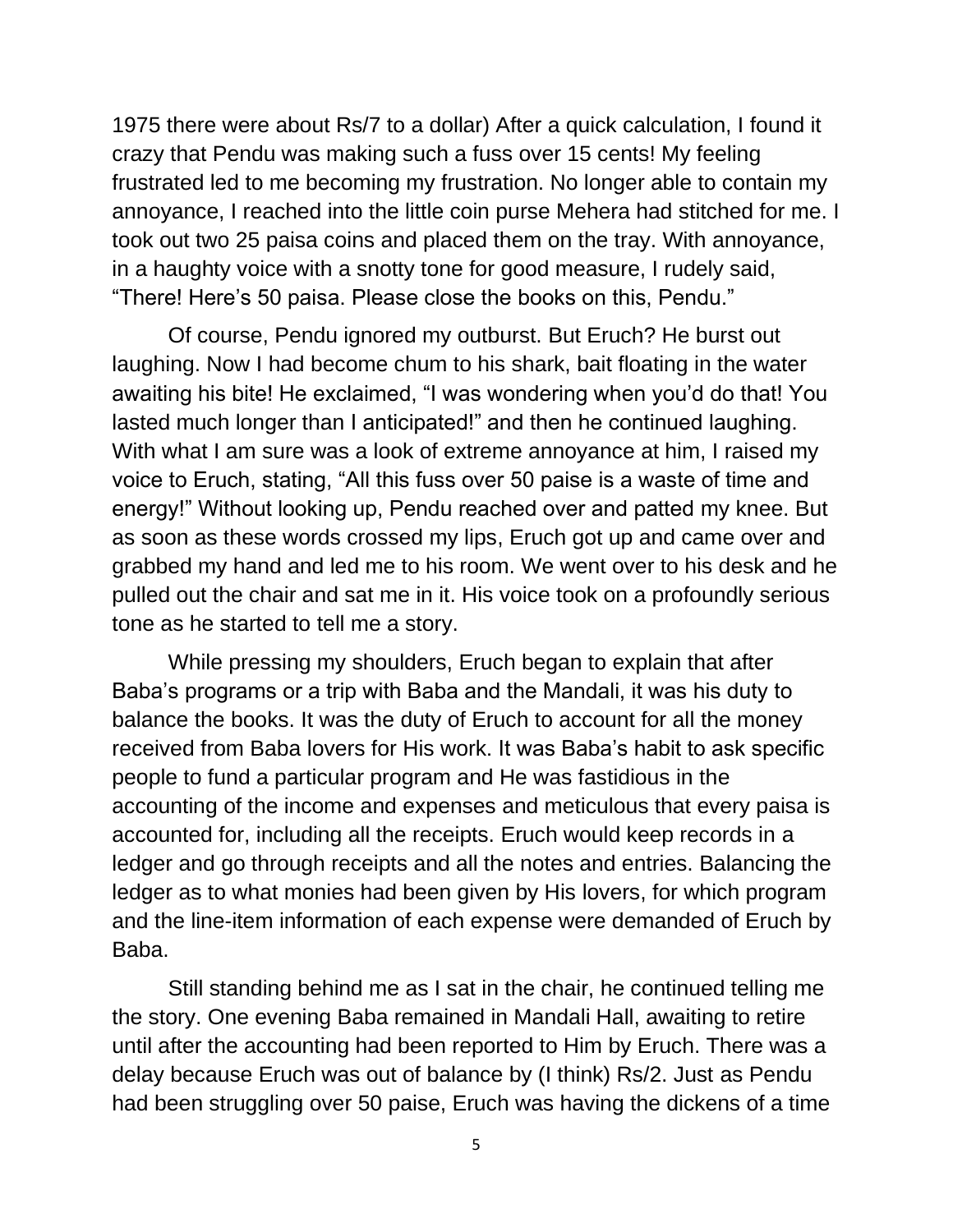finding the error that resulted in a Rs/2 miscalculation on the account. He had gone over the numbers numerous times, repeatedly matching up receipts and ledger entries, and was by now seeing double! Plus, the work was being done at the end of a long day, using a kerosene lantern for light. Eruch was not only distressed by the problem but had the added pressure of knowing Baba was sitting in the Hall waiting for him to complete the work and give his report.

I now realized why Eruch found it humorous I was irked at having to count coins over and over, each time coming up 50 paise short! Watching the drama play out with Pendu and me brought up the memory of his own experience with Baba when he, too, came up short in his accounting. He just sat there, watching us, patiently enjoying the unfolding, knowing the moment was nigh when I would break and give in to my annoyance. He knew he was going to impart a good Baba Story and offer an important lesson to me in short order. Taking delight in the prospect of sharing a moment he had with his Beloved, Eruch was charmed, in no small measure, by my chagrin, making no effort to hide the glee he was feeling.

It was in this moment of profundity I relaxed and readied myself to usher take in what I knew would be sage advice. Eruch gave my braid a gentle tug, and we sat in a pregnant pause while I regained my inner balance. I took a deep breath as my shoulders dropped and my chin lowered slightly toward my chest.

Still pressing my shoulders, he continued his narration of how he labored over the ledger while Baba waited in the Hall to return to the women's side. Unbeknownst to Eruch, Baba had become impatient at the delay and rose out of His chair and walked over to Eruch's room to find out what the delay in reporting was about. With Baba standing at his side, Eruch explained the reason for the hold-up. Baba was not amused, and He hammered Eruch for his inability to do 'simple math'. He gestured to Eruch that he was incompetent and could not add and subtract properly. Eruch recalled how Baba then took His Hand and started to slap the back of his head and pinch his ears. He pressed down on his shoulders, shaking him a bit. All of this made the duty harder and Eruch became more irritable. After a few minutes of this abuse from Baba Eruch angrily burst out, "Baba, so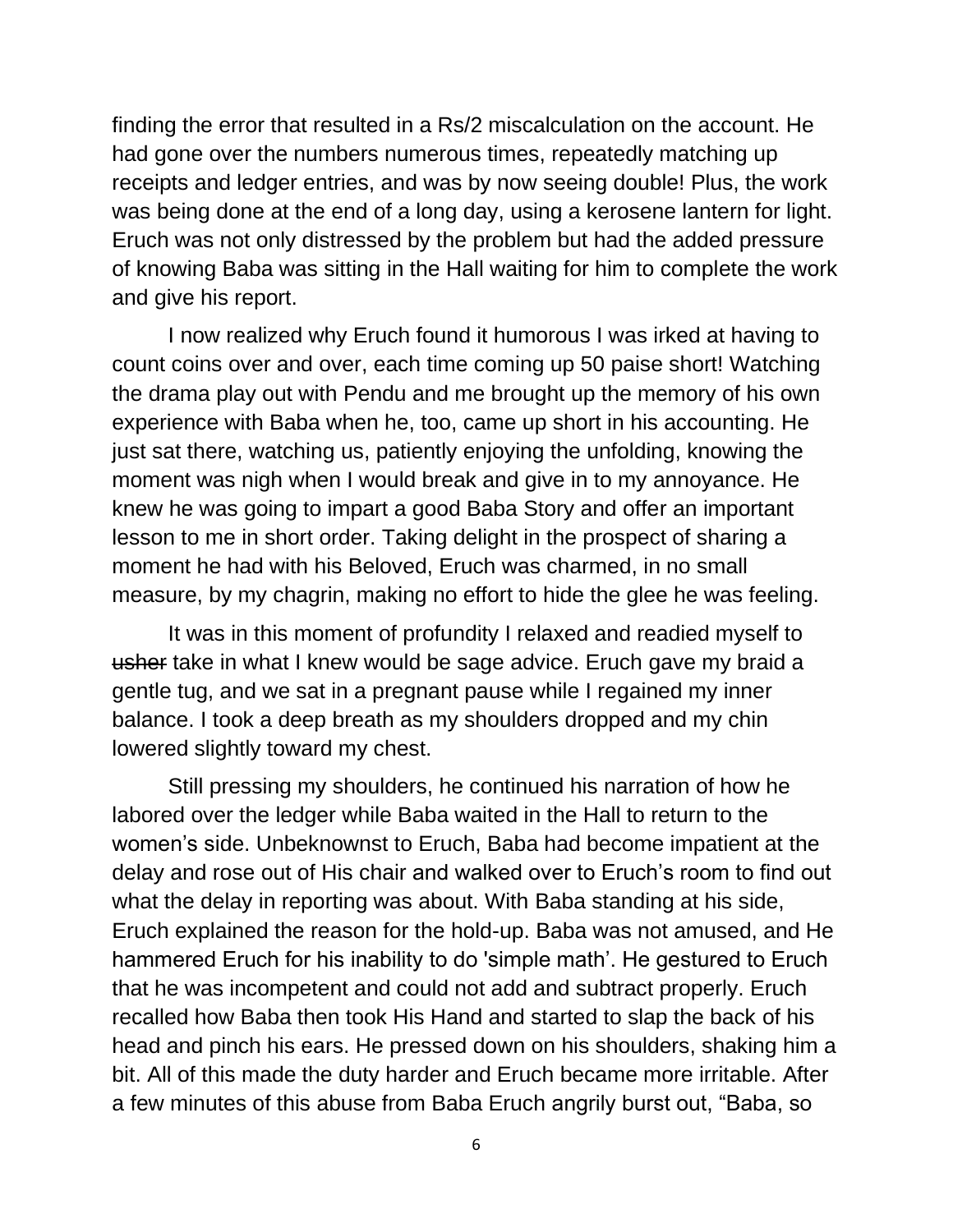much money was taken in! So much was spent! We are only Rs/2 short. Why to bother about such a small amount as Rs/2?"

At this outburst by Eruch Baba took His hand and gave a tight slap to the back of his head; He told Eruch to sit there all night if need be and to balance the account to a zeroed-out conclusion. "Find your error!" Baba gestured. "This money was collected in My Name and sent to Me for My work by My lovers." Baba continued berating Eruch, "Have you no shame? Is this how you treat the gift from My lovers who open their hearts to Me when asked? Are you a mad man to act like this with Me?" Baba continued to goad Eruch, questioning how his parents raised him. This pierced Eruch's heart as it reflected on his mother, Gaimai, "Who raised you?" Baba asked. "Have you no manners in how you treat the kindness of others? What kind of man are you to behave like this?"

Baba turned and went back to the women's side and retired. Eruch sat in his chair, stunned, shame overtaking his irritation. He grabbed the ledger and scraps of papers and started from the beginning. He went over the numbers, matching up receipts and reviewing his notes, a critical eye given to each line item. Hours later, after a meticulous reckoning, he found his error and made the correction. Finally, the books were balanced to perfection. In the morning when Baba returned to Mandali Hall, Eruch showed Baba the books, but never mentioned the error or the event of the last night. He just told Baba the books were balanced and every pai accounted for. Baba was pleased with his effort and nothing more was said about it.

Stunned, I turned in my chair and looked at Eruch, who by now was seated at the head of his bed. He took my hands in his, and gently pressed them both, "You see, my child, this is how we were trained by Him. Baba wanted us to properly account for everything, whether it be money, what we said and did, our moods, even our thoughts! Baba has the whole Universe weighing on Him at all times, yet nothing slipped His notice." He paused to let this sink in. Continuing, he chuckled a bit and said, "I got fed up with a 2 rupee imbalance and He was not having it." Another pause for my reflection. "It was not just that the money was a gift of love from His lovers to Him, it was about the Love He gave to them to return to Him! It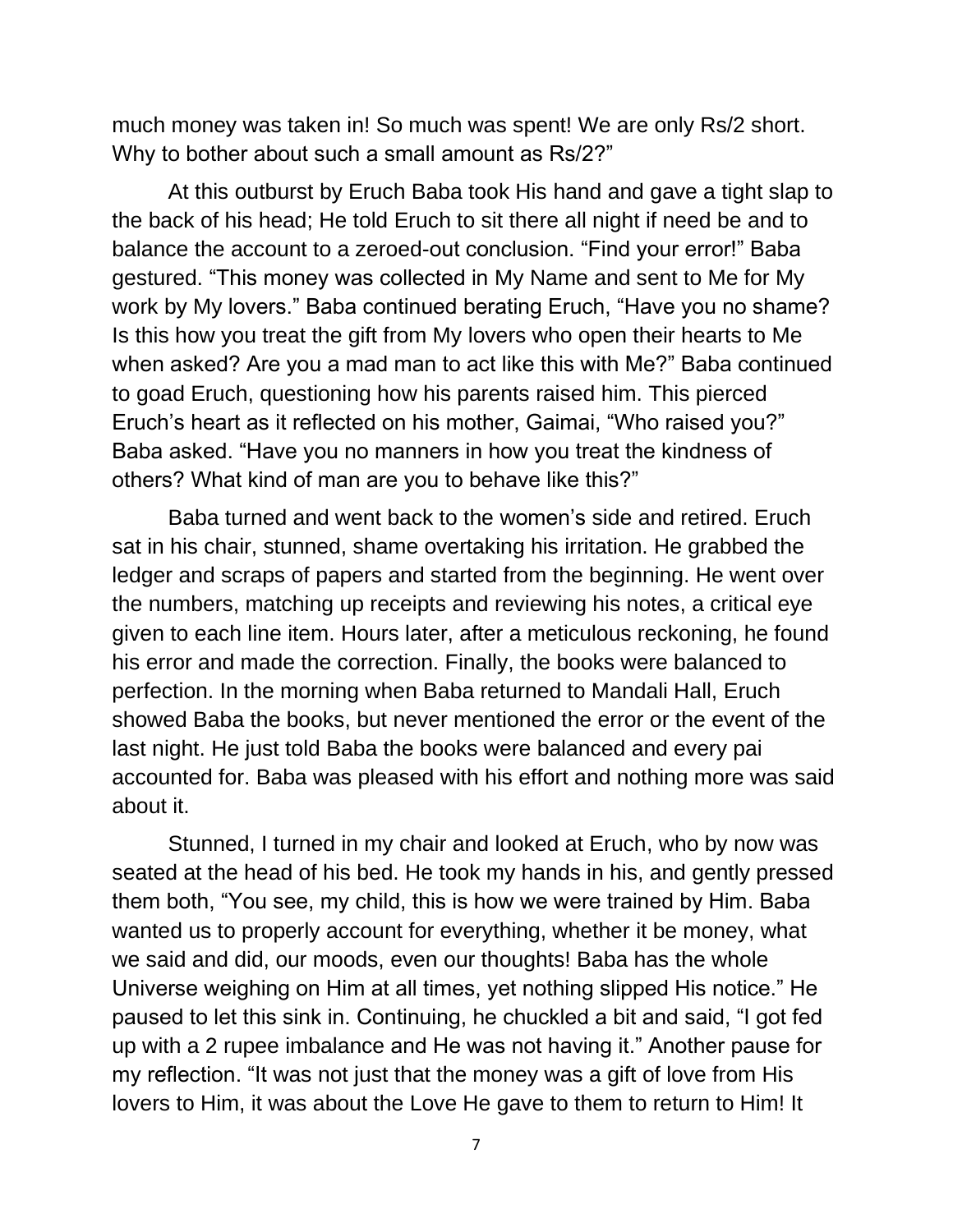was all put into motion by His Grace. This is what mattered." Just then the clock struck 1 and we both smiled in unison, acknowledging that the truth he had been just-spoken having had been verified by the clock's chime.

By now tears had welled up in my eyes as he continued explaining the lesson, "My focus was on a mere 2 rupees while His was on His lovers, their offering, and managing it all to perfection." He put his hands on my cheeks, and taking his thumbs, he wiped the tears that had gathered. "We had to learn to live in balance while so much around us was out of balance, my child."

At this moment Eruch had so simply explained a major theme in how to manage life at His pleasure! It became clear that I had tripped and fallen over 50 paise, landing flat on my face. Although I had stumbled and fallen, Eruch picked me up and dusted me off, graciously demonstrating that instead of focusing on pleasing the Master, I had focused on my irritation and impatience. It occurred to me that my irritation at coin-counting gave me a significant lesson as I began to understand the error of my behavior. I had chosen to tend to the conflict I felt from the focal point of my personal discomfort, ignoring whether my choice was pleasing to the Master!

My spiritual immaturity at the age of 25 quickly became obvious. Adopting a cavalier attitude regarding the true value of those two 25 paisa coins had bound me up in negative emotions, all of which I was more than willing to feed. I had not factored in the sacrifice those coins might have been to the patient or that they had been given to His Clinic so the patient could have access to the health care service being offered in His Name! I was willing to dismiss 8 annas as insignificant, an arrogant attitude on my part regarding the real 'value' of those missing paisa. Eruch showed me the profundity of the 25 paisa offering and the importance of poise and pleasing the Master. What a marvelous lesson to be given at fire-sale pricing! I had been so casual, so cavalier as I pulled out two 25 paisa coins from my little coin purse. 50 Paisa was a small price to pay for a lesson straight from the Divine Vault.

As Eruch again paused, I was transported back to the time of Jesus. I saw in my mind's eye, the sweeper woman offering her only coin from her